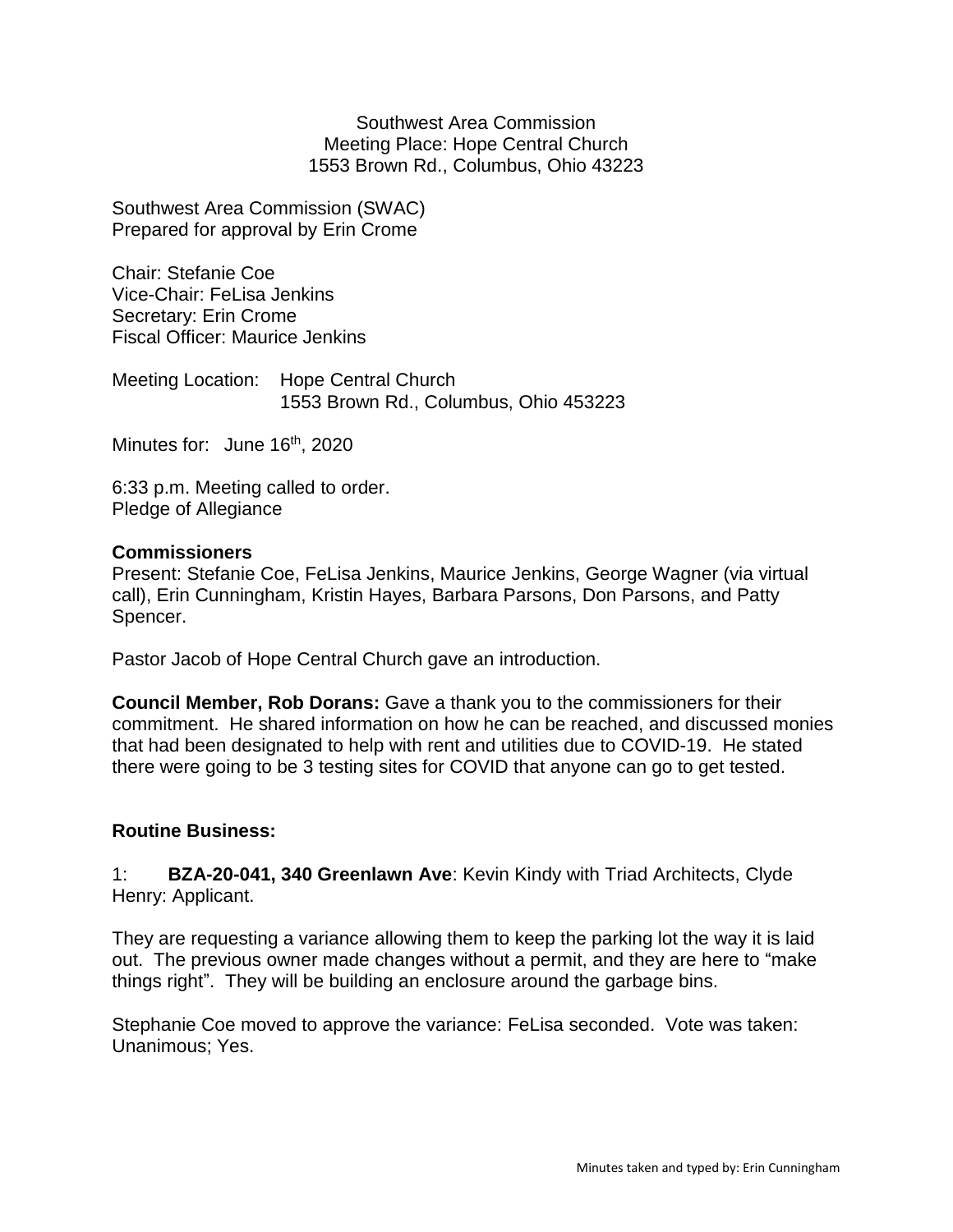2: **BZA-20-045, 1313 Harmon Avenue**: Katherine Beach, Robert Tullett with Adept Properties: Applicant.

They are asking to maintain zoning clearance. Katherine explained the process of dumpsters being put onto the site filled with demolition debris and dumped onto the property. It is then separated into "salvageable", and "debris". The salvageable will be put into a container and cycled back into construction and the debris will be taken to a dump site specifically for construction debris.

7 Variances: C4 zoned parcels: the driveway, parking, and isle space is not sufficient as of now. They are wanting to widen the entrance way. Parking spaces is limited to where parking is available, and is not directed towards the neighbors, so the lights of the trucks should not be an issue. They would like to leave the lawn the way it is and not add any landscaping.

The dimensions of the parking spaces are 8ft by 18ft rather than 9ft x 18ft. They will be marking the ADA spaces, but not the other spaces.

Surface for parking: it is supposed to be a hard surface. Adept has a material being used that is a har surface, but not one that is listed as acceptable.

The lawn that borders Harmon Ave. they believe suits the site very well and they are not wanting to make any changes.

Area M: Setbacks for storage. Adept needs security. The metal dumpsters will act as a border around the property along the fence. This way if someone cuts through the fence, they are unable to leave with property.

They ensure this will not increase truck traffic. Adept takes care of their trucks and cares about the looks of their trucks. There is also a sprinkler system on site that helps wet down the dust as to stop it from spreading.

There is an "attack module" to help put out any initial fires that may occur. The products are mostly noncombustible. This property only accepts construction debris. There will not be any household garbage collected there. The isle is large enough for fire trucks in case of need as well.

With the understanding that the fence must be maintained, Stephanie moved to approve the application as it. Maurice seconded. Vote was taken: Unanimously; Yes.

**Beth Fairman Kinney, City of Columbus Neighborhood Liaison:** Discussed links for press releases and emails on resources for COVID. This will also be shared on "Next Door" via Patty. She will continue to share this information. She will continue to host weekly conferences that are open to anyone interested. The Mayor spoke on Chief's Advisory Panel, and noted that Stephanie Coe is now part of the 14 member panel!!!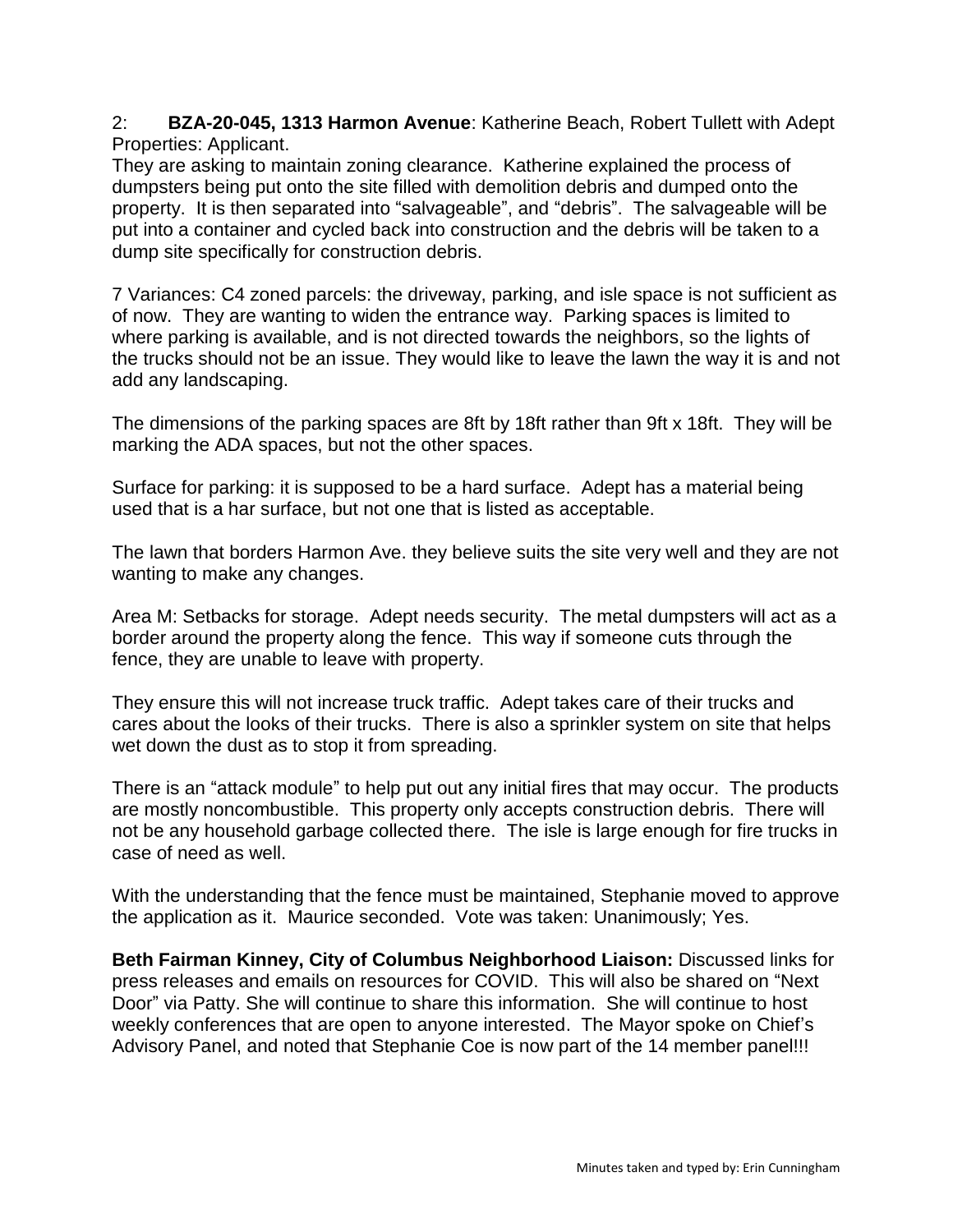**David Huey:** he is planning on some Town Home meetings in August about some programs coming out of the Mayor's Office.

**Nancy Sully, Columbus City Council Community Engagement:** spoke on the census: [www.census.gov](http://www.census.gov/) to fill out online. Voter registration is also very much encouraged! There is a council meeting on the 23rd. Stephanie made sure that everyone is receiving the emails from Nancy about the council meetings.

Patty questioned Beth about the emails she sent concerning the tents in Stoneridge Park. It was sent over to the code enforcement team.

**Zach Gwin, Columbus City Attorney's Office – Zone Initiative:** Shingles off Frank Rd. have been and issue for some time. Stephanie Coe testified, wonderfully, and the judge found Mr. Steven Johnson in contempt. It was asked to be had in 2008 and 2009, and has taken 11 years to find Mr. Johnson in contempt. He was given 10 days in jail, and fees for every day.

Randall has responded to emails, about code enforcements during these months. Harrisburg Pike with the parking trucks are not in compliance. There have been a number of Township complaints. Many being overgrown grass in the Township. Stephanie went through applications that are pending. 2333 Harrisburg Pike parking trucks at Blue Rock aren't ready to come back. They are still looking at plans for storm water runoffs. Cooper stadium application: the housing partner is on board, and we should see more activity soon.

Kristen: July 11<sup>th</sup> will be the next clean up day. Stephanie said we have money for the equipment needed for these clean up days. The Pastor said he would ask the congregation to donate supplies as well.

Contact lists of the Commissioners were made available, along with the proposed changes to bylaws by Michelle Deizell. The changes to the bylaws proposed to be changed by Stephanie were emailed to everyone.

Patty moved to approve January 2020 meeting minutes. George seconded. Vote was had. Unanimously; yes.

Financial Actions: Stephanie Coe moved to approve the following:

1: The SWAC pay the January and February rent of \$40 per month to the New Horizon United Methodist Church. The total amount is \$80.00. FeLisa seconded. Unanimous; Yes

2: The SWAC pay the May through November rent of \$40.00 per month to the Hope Central Church. The total amount is \$280.00. Maurice seconded. Unanimous; Yes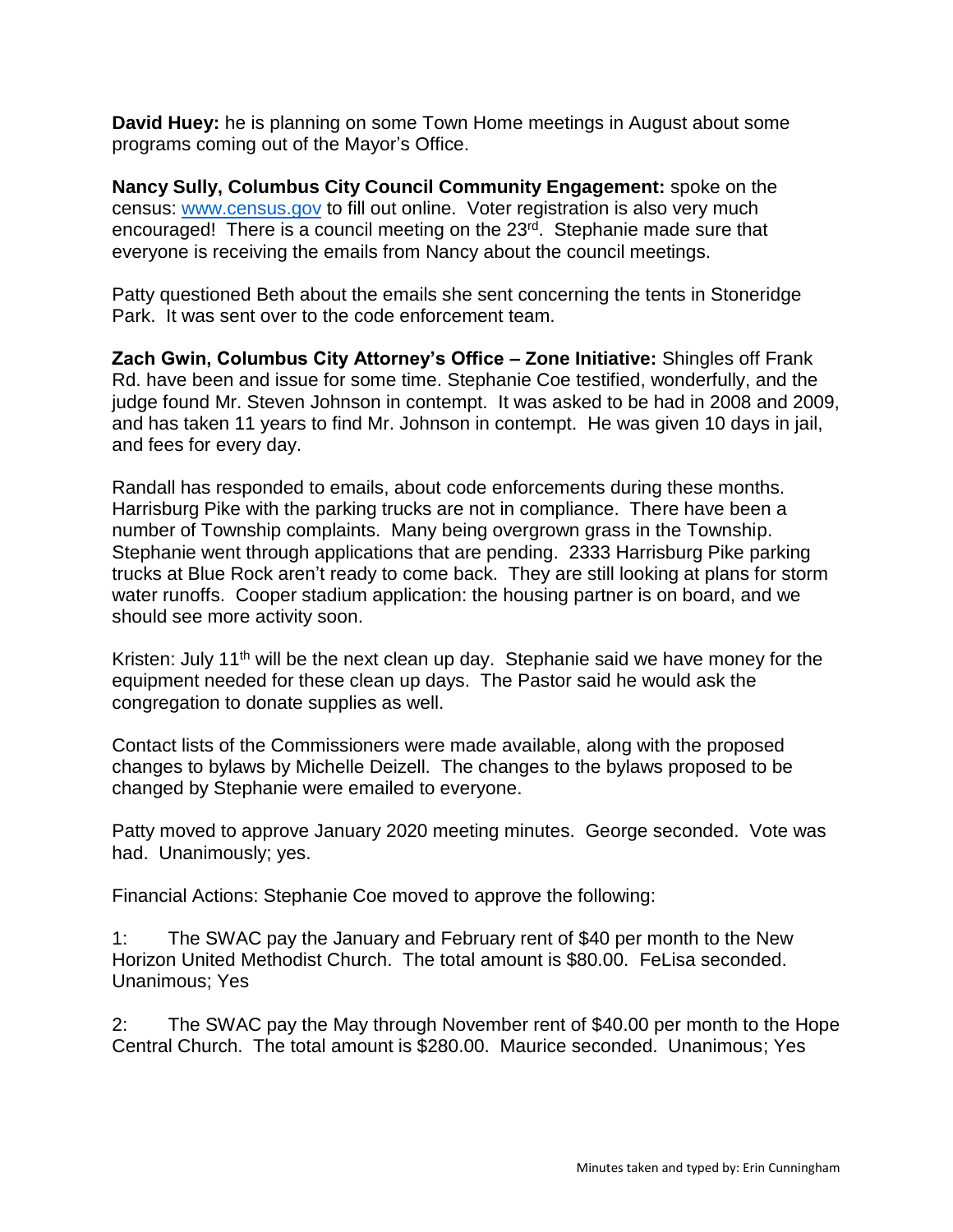3: To spend \$118.24 at Staples for new post cards to mail to property owners within 125 feet of the application property. Patty seconded. Unanimous; Yes

4: To spend \$175 at the United States Postal Service for 500 post card stamps to use on the post cards for notice of zoning related applications. FeLisa seconded. Unanimous; Yes

5: Spend \$49.43 at Staples for two-yard signs announcing our monthly clean up location. Kristen seconded. Unanimous; Yes

6: To spend \$148.29 at Staples for six-yard signs highlighting our meeting dates/location/website. Erin seconded. Unanimous; Yes

7: To spend \$337.48 at Staples for 300 ink pens for commissioners to use and to give away at events, like National Night Out. FeLisa seconded. Unanimous; Yes

8: To spend \$70.00 at Traxler Printing for a table cover with our logo. Maurice seconded. Unanimous; Yes

9: To spend \$35.78 on Amazon for two table covers. Erin seconded. Unanimous; Yes

10: To adopt the following budget for 2020-2021:

- A: Space Costs & Rental \$40 \* 6 = \$240.00 (January 2021- June 2021)
- B: Travel & Registration \$40 \* 13 = \$520.00
- C: Consumable Supplies \$1,000.00
- D: Miscellaneous Expenses \$1,740.00

Maurice seconded. Unanimous; Yes

11: To move the meetings to Hope Central Church at 1553 Brown Rd. Columbus, Ohio 43223. FeLisa seconded. Unanimous; Yes

12: To have a site visit before applicants are to appear at a meeting for BZA. Patty seconded. Unanimous; Yes

13: To purchase a microphone. Maurice seconded. Unanimous; Yes

Patty suggested an Open House at the Church to invite people out and explain what the SWAC does. The Church is considering hosting an event in August and the SWAC will set up a booth.

There is a Board of Trade, and if we pay to advertise on the Franklinton website, we could possibly get them to help donate food for events.